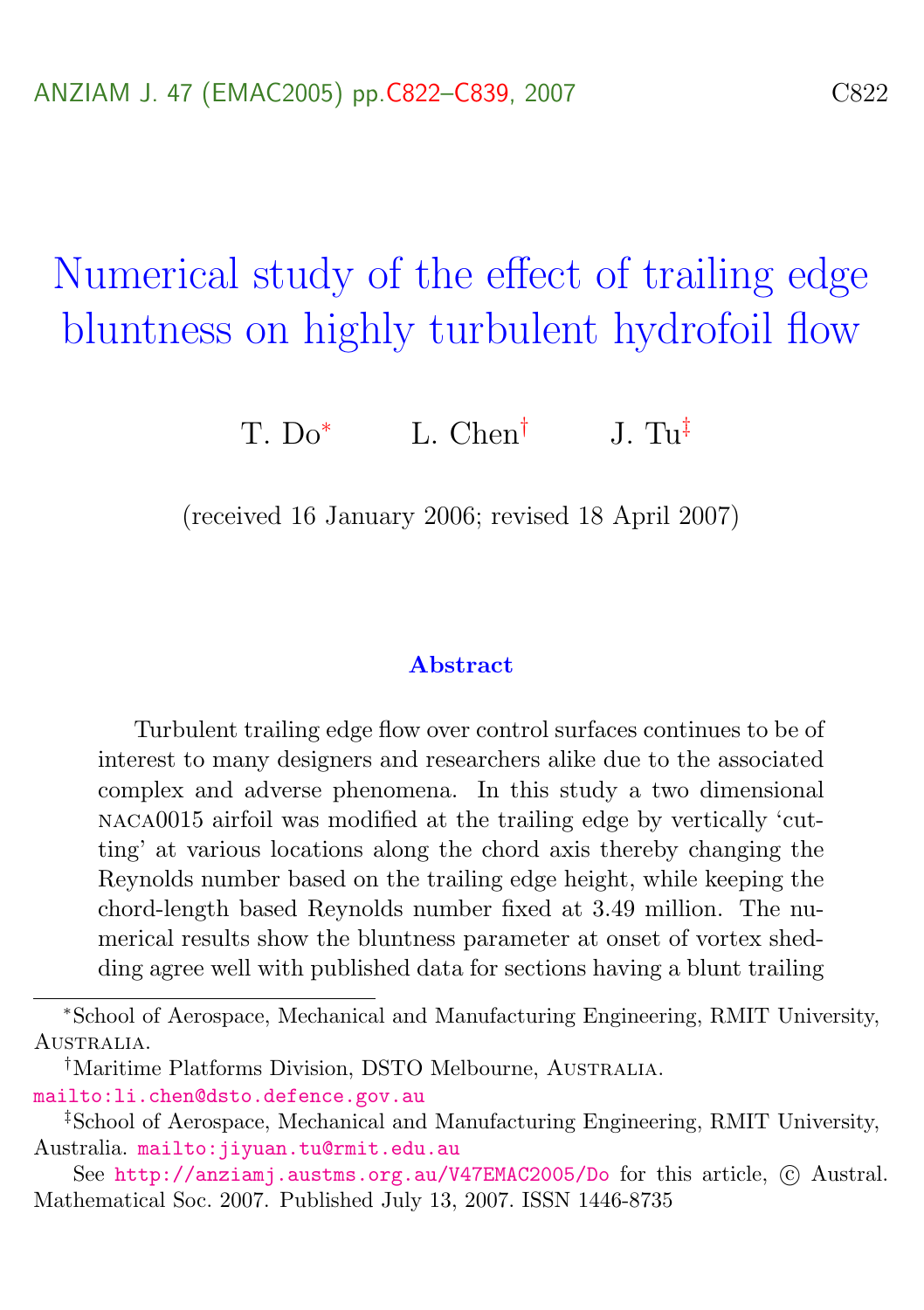edge. A parametric study suggests that increasing the trailing edge height tends to reduce the frequency of vortex shedding. Also, the variational trend of wake formation lengths with increasing trailing edge Reynolds number resembles that of flow past a circular cylinder. The Strouhal number for this blunt section is approximately 0.09.

## **Contents**

|                   | 1 Introduction                  | <b>C823</b> |
|-------------------|---------------------------------|-------------|
|                   | 2 Numerical Method              | C825        |
|                   | <b>3</b> Results and Discussion | C828        |
|                   | 4 Conclusion                    | C837        |
| <b>References</b> |                                 |             |

# <span id="page-1-0"></span>1 Introduction

Prediction of hydro/aero-acoustics associated with highly turbulent trailing edge flows of lifting surfaces is important for designing quiet machinery. Extensive investigations conducted by many researchers in the field have shown that these flow induced sounds and vibrations are usually associated with some form of flow unsteadiness, generating broadband and tonal noise. Broadband noise is caused by freestream turbulence and boundary layer turbulence, which affects the local pressure field due to the random mixing nature of the chaotic flow. Distinct tonal noise involves prominent pressure fluctuations due to periodic flow dynamics such as shedding of vortices from the trailing edge surfaces of the lifting body.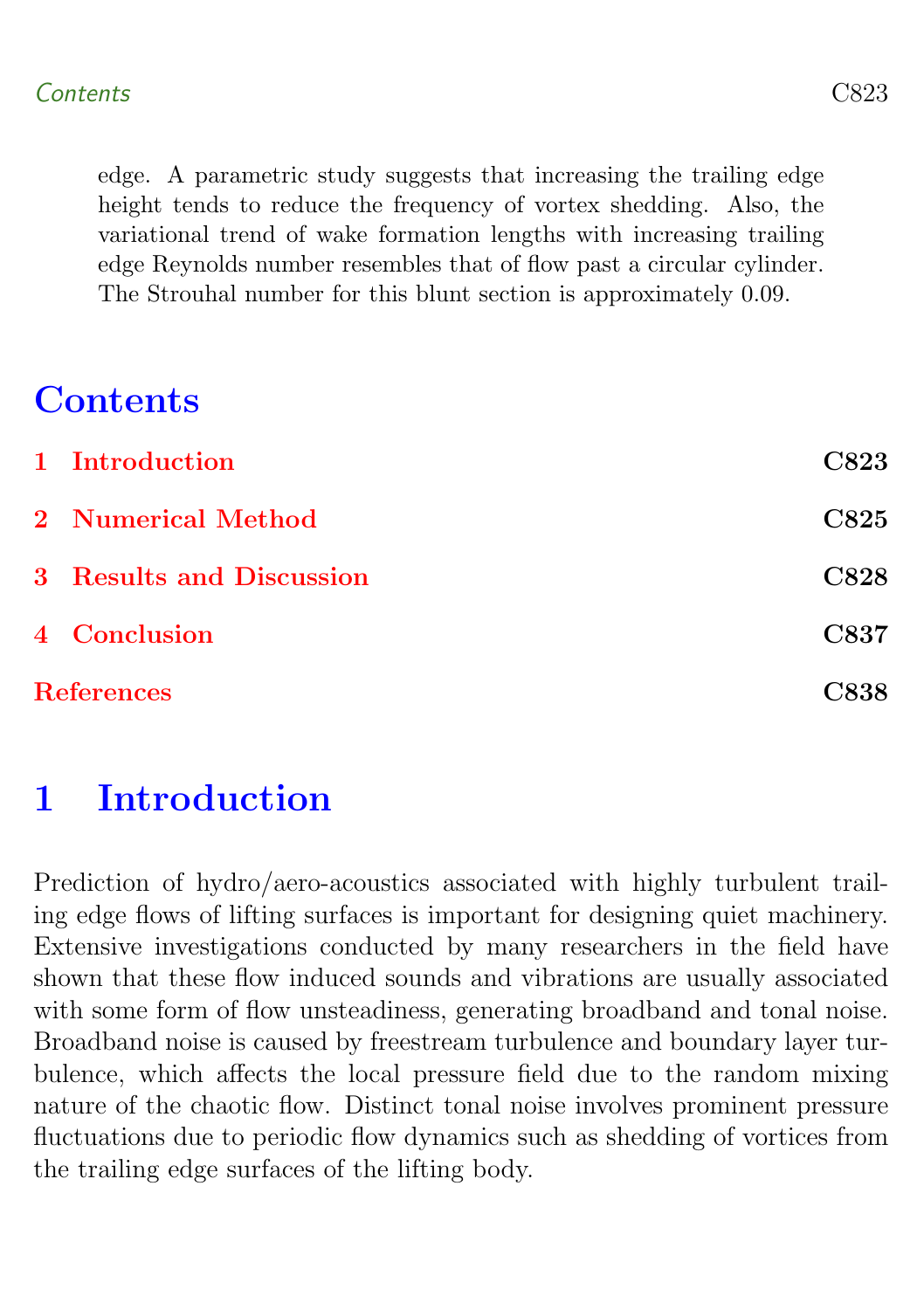#### <span id="page-2-0"></span>1 Introduction C824

The occurrence of vortex shedding from a lifting surface is largely dependent on the Reynolds number, Re, and the trailing edge geometric profile or the bluntness parameter which is characterised by  $h/\delta^*$  [\[1\]](#page-16-1), where h is the height of the trailing edge and  $\delta^*$  is the displacement thickness taken at the trailing edge. For high  $\text{Re}$  ( $> 2 \times 10^6$ ) flows over submerged rigid and perfectly sharp trailing edge lifting bodies, laminar boundary layers normally develop along the fore section due to the viscous shear stress between the fluid and the solid boundary. These laminar boundary layers consequently transition into highly turbulent boundary layers enveloping the entire aft section. At low angles of attack, the presence of the sharp trailing edge allows smooth convergence of the upper and lower surface flows. Modifications of the trailing edge geometry from its inherent sharpness can alter the local boundary layer flow characteristics, leading to vortex shedding at the trailing edge. This results in substantial changes in the hydrodynamic and hydroacoustic properties of the wake in the immediate vicinity of the lifting surface [\[2\]](#page-16-2).

Limitations on current technology in manufacturing lifting surfaces make it difficult to produce a perfectly sharp trailing edge, resulting in bluntedged lifting surfaces. Non-sharp trailing edge profiles are susceptible to flow separation and vortex shedding causing acoustic emission and structural vibration. This investigation therefore aims to provide further insights for designers regarding the influence of trailing edge geometry on the generation of lift, drag, the mechanisms associated with vortex shedding and the characteristics of the wake structure using the growingly popular and cost efficient numerical methods.

It is generally well known that no universal turbulence model exists that can practically analyse all flow situations. For instance, Direct Numerical Simulation (DNS) solves the Navier–Stokes equations directly and Large Eddy Simulation (LES) computes large scale eddy structures while modelling the smaller ones, both require significant computing resources despite the ever advancing and increasing processing power. Thus the Reynolds Averaged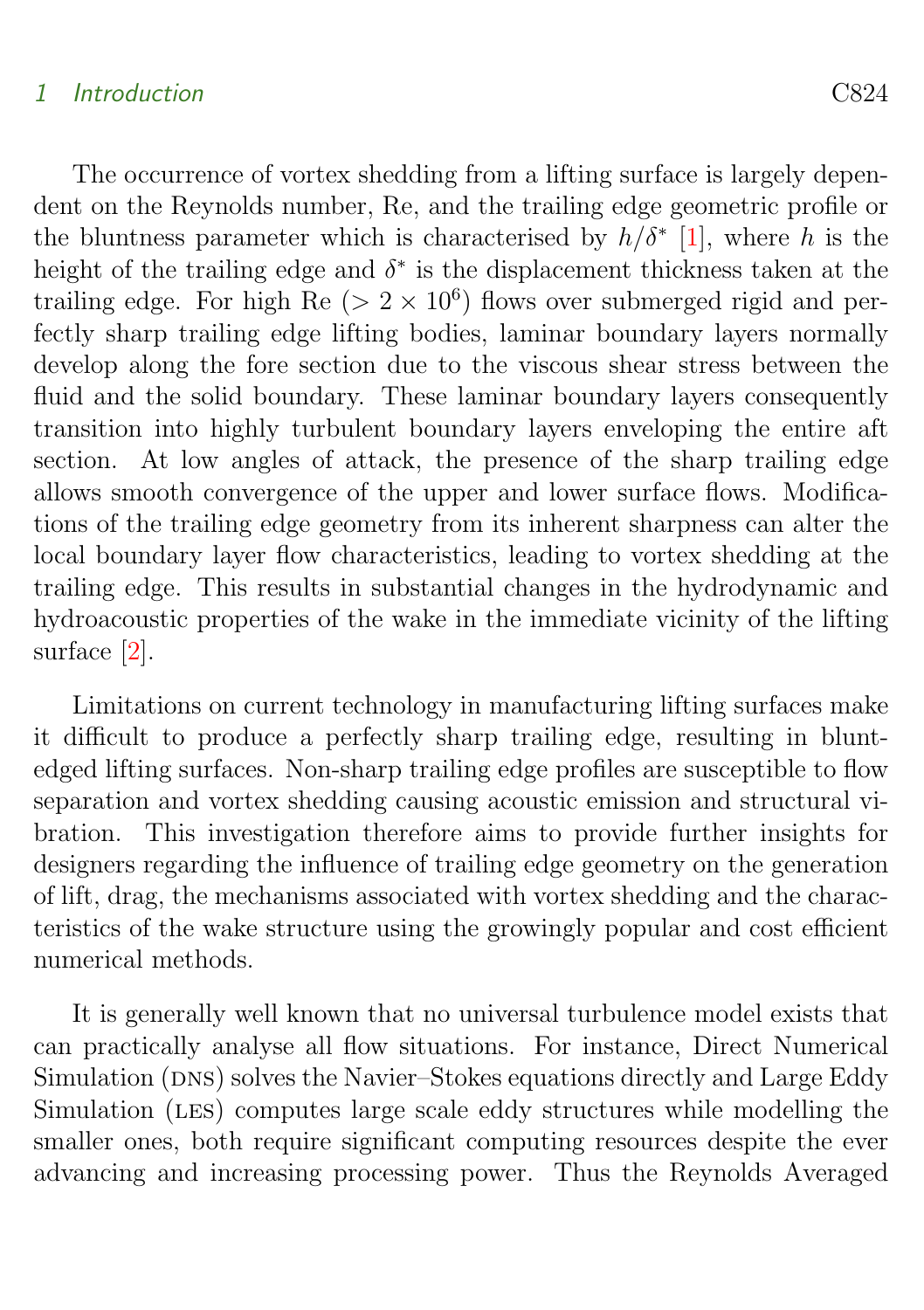<span id="page-3-2"></span>

<span id="page-3-1"></span>FIGURE 1: Schematic modification of trailing edges.

Navier–Stokes equations (RANS) remain the state-of-the art in the industry for analysing high Reynolds number unsteady flows [\[3\]](#page-16-3).

Based on the assessments of the turbulence models available in the commercial software  $FLUENT 6.0$  by Mulvany et al. [\[4\]](#page-16-4), and the numerical prediction method by Ang et al. [\[5\]](#page-16-5), this preliminary numerical investigation focused on determining the wake characteristics and mechanisms associated with the generation of tonal noise in high Reynolds number flows over a twodimensional airfoil section with varying degrees of trailing edge bluntness. The effects of changing the trailing edge height on the wake structure dimensions were investigated and the bluntness parameter at which vortex shedding occurs was numerically computed. Finally, the inherent Strouhal number for this section was determined and compared with published experimental data from Blake [\[1\]](#page-16-1) and Brooks & Hodgeson [\[6\]](#page-17-0).

### <span id="page-3-0"></span>2 Numerical Method

In this study, a two-dimensional naca0015 section, commonly used as control surfaces, was chosen for numerical computation and analysis. The blunt trailing edge was modelled in the worst case scenario by placing vertical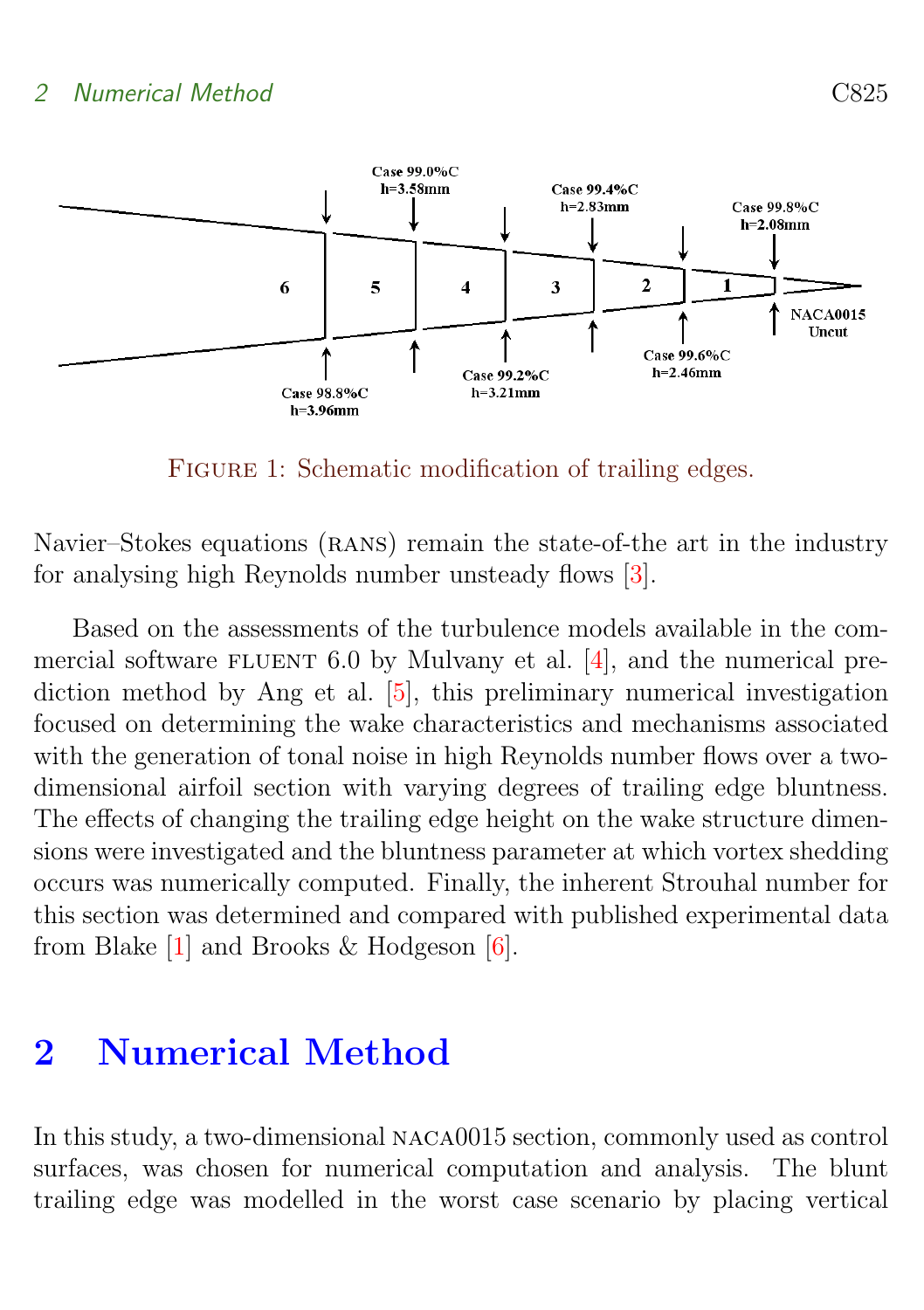#### 2 Numerical Method C826

'cuts' along the trailing edge of the originally sharp edged naca0015 section as shown in Figure [1.](#page-3-1) In total, six cases were studied with the first case having the cut at  $99.8\%$ C, where C is the chord length of the original NACA0015 section and the last case with the most extreme cut located at 98.8%C. All cases had the two-dimensional section aligned parallel to the direction of the oncoming flow with a freestream velocity,  $U_{\infty}$ , of  $5 \text{ ms}^{-1}$ . Properties of water were chosen to model the working medium and the corresponding Reynolds number based on the chord length was  $Re = 3.49 \times 10^6$ . Thus the main variable parameter was the Reynolds number based on the trailing edge height, Reh.

The two-dimensional section was created based on the chord dimension of  $C = 540$  mm, which was embedded in a rectangular control region with the upstream, top and bottom boundaries placed at a distance of 1.5 chord lengths away. For the downstream boundary, a longer distance of three chord lengths from the trailing edge of the section was allocated to ensure the vortices are completely dissipated before leaving the computational domain. The boundary condition types used for upstream, top, bottom and downstream boundaries were velocity inlet, symmetry, symmetry and outflow respectively, whereas the surfaces of the NACA0015 section were designated as no-slip walls.

Discretization of the computational grid was achieved by using quadrilateral cells. As crucial flow features exist within the boundary layer and the viscous sublayer, a denser cell distribution was concentrated near the surface of the two-dimensional section with high cell quality, whereas a coarser cell distribution was gradually extended to the farfield regions to save computational cost. This was achieved through the application of the structured multi-block meshing method, where the entire computational region was divided into 322 four-sided faces with each face independently meshed. Special attention was given to the immediate region aft of the trailing edge where pure orthogonal cells were designated as shown in Figure [2,](#page-5-0) to maximize the accuracy in capturing the full features of the turbulent and unsteady near wake flows.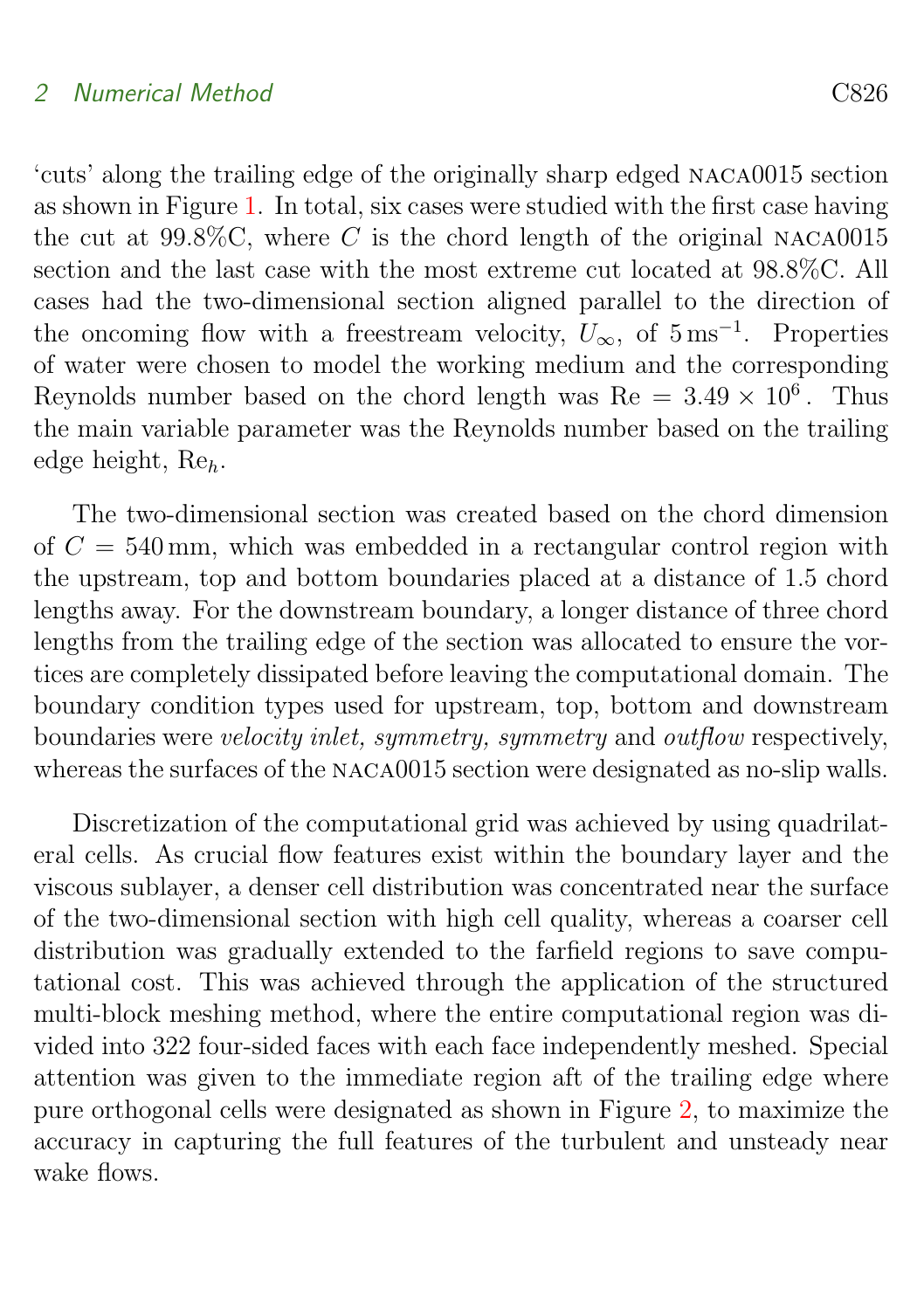### 2 Numerical Method C827



<span id="page-5-0"></span>FIGURE 2: Grid distribution at trailing edge and data monitoring stations.

|  |                                |  | TABLE 1: Summaries of bluntness parameters, shedding frequency and |  |  |
|--|--------------------------------|--|--------------------------------------------------------------------|--|--|
|  | Strouhal number for all models |  |                                                                    |  |  |

<span id="page-5-1"></span>

| Case                   | $h/\delta^*$ | $Re_h$ | Vortex Shedding $f_s(Hz)$ St = $hf_s/U_\infty$ |     |       |
|------------------------|--------------|--------|------------------------------------------------|-----|-------|
| $99.8\%C$ 0.28 13,500  |              |        | No                                             |     |       |
| $99.6\%C$ 0.34 15,900  |              |        | N <sub>o</sub>                                 |     |       |
| $99.4\%C$ 0.39 18, 300 |              |        | N <sub>o</sub>                                 |     |       |
| $99.2\%C$ 0.45 20,800  |              |        | Yes                                            | 137 | 0.088 |
| $99.0\%C$ 0.51 23, 200 |              |        | Yes                                            | 128 | 0.092 |
| $98.8\%C$ 0.58         |              | 25,600 | Yes                                            | 113 | 0.089 |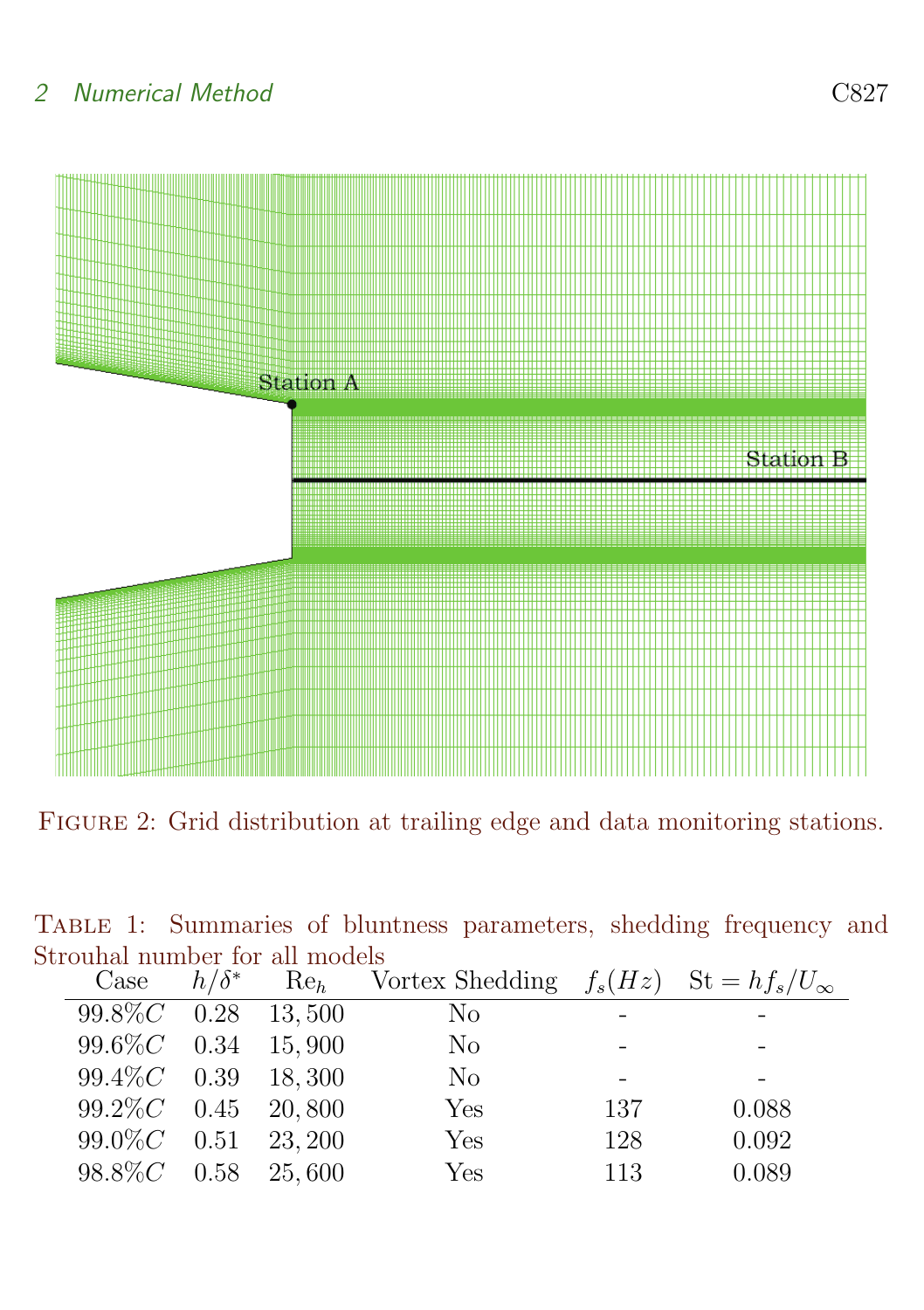#### <span id="page-6-1"></span>3 Results and Discussion C828

Six cases were simulated using FLUENT  $6.0$  (see Table [1\)](#page-5-1). The segregated implicit solver approach was chosen together with the simple method to achieve pressure-velocity coupling and the field variables were interpolated using the second order upwind scheme. Based on the assessment findings as reported by Mulvany et al. [\[4\]](#page-16-4), the two-equation Realizable  $\kappa$ - $\epsilon$  turbulence model with enhanced wall treatment chosen to resolve the near wall viscous layer. To ensure that the computational flow field had reached a stable condition before subjecting it to unsteady analysis, the simulation was initially processed in steady-state condition, and then switched over to transient computation. Two main data recording stations were designated as shown in Figure [2,](#page-5-0) with station A recording data for spectral analysis.

### <span id="page-6-0"></span>3 Results and Discussion

Grid independence was performed using the case with cut at the 99.8%C. Five meshes with increasing cell density were developed for analysis, based on the converged solutions of drag coefficient  $(C_d)$  and acceptable wall  $y^+$  values  $(< 1$ ). The drag coefficients for five meshes are shown in Figure [3.](#page-7-0) A converged solution was achieved with Mesh D, which was chosen as the baseline meshing scheme to develop the remaining five cases.

Distribution of time-averaged pressure coefficients  $(C_p)$  on the suctionsurface of the airfoil for all six cases is shown in Figure [4](#page-8-0) (pressure surface not shown due to symmetry). As the flow progressed up the leading edge curvature, it experienced a favourable pressure gradient region and reached a maximum dynamic pressure at approximately 13.4% chord. From this point onward the flow entered a region of almost constant adverse pressure gradient up to the trailing edge. Figure [4](#page-8-0) also shows that modifying the trailing edge height has virtually no effect on the overall pressure distribution. However, an exploded view of the trailing edge  $C_p$  distribution consistently shows there is a short region of favourable pressure gradient just before the trailing edge,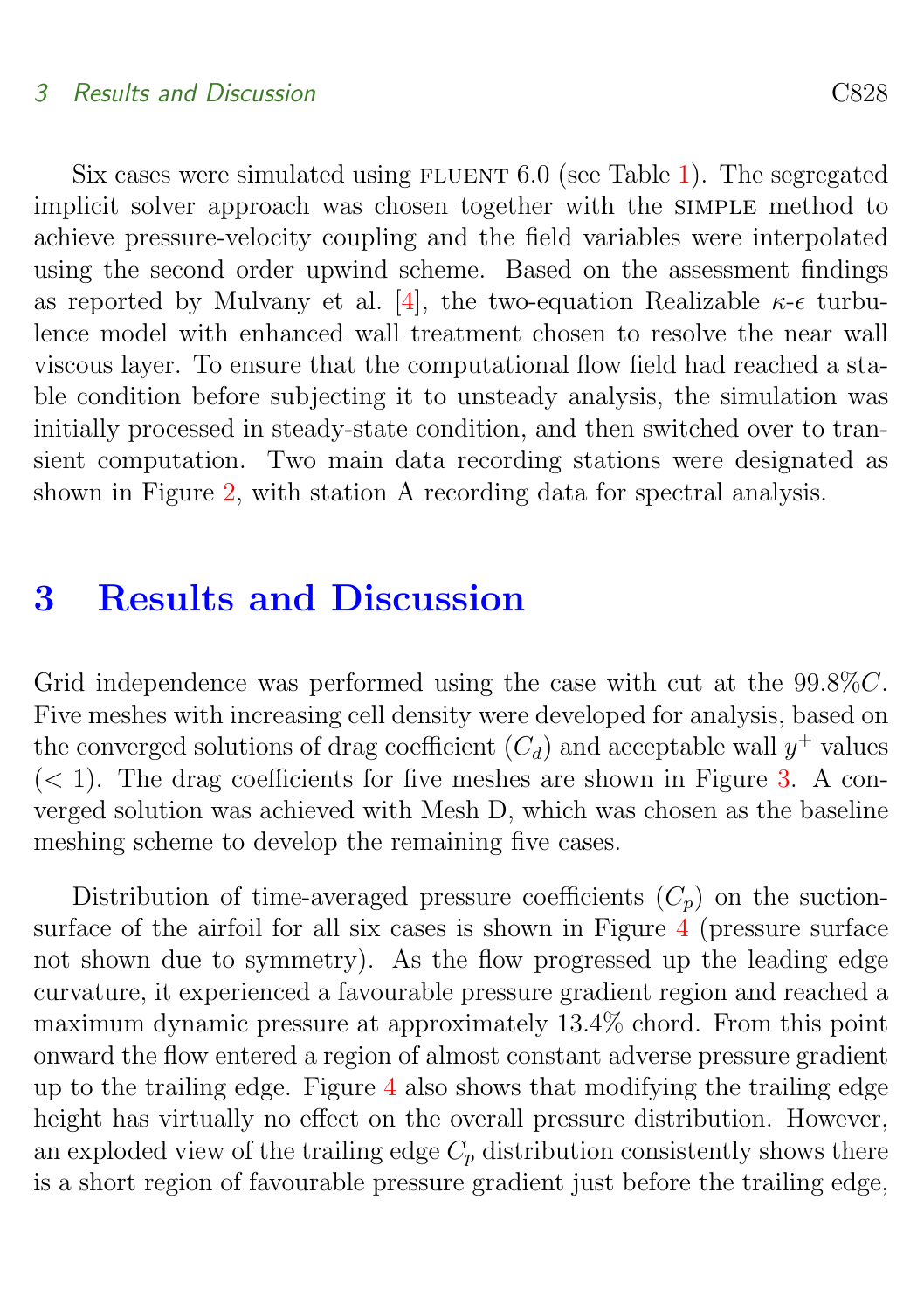

<span id="page-7-0"></span>FIGURE 3: Convergence of drag coefficient and corresponding  $y^+$  values for the  $99.8\%C$  case.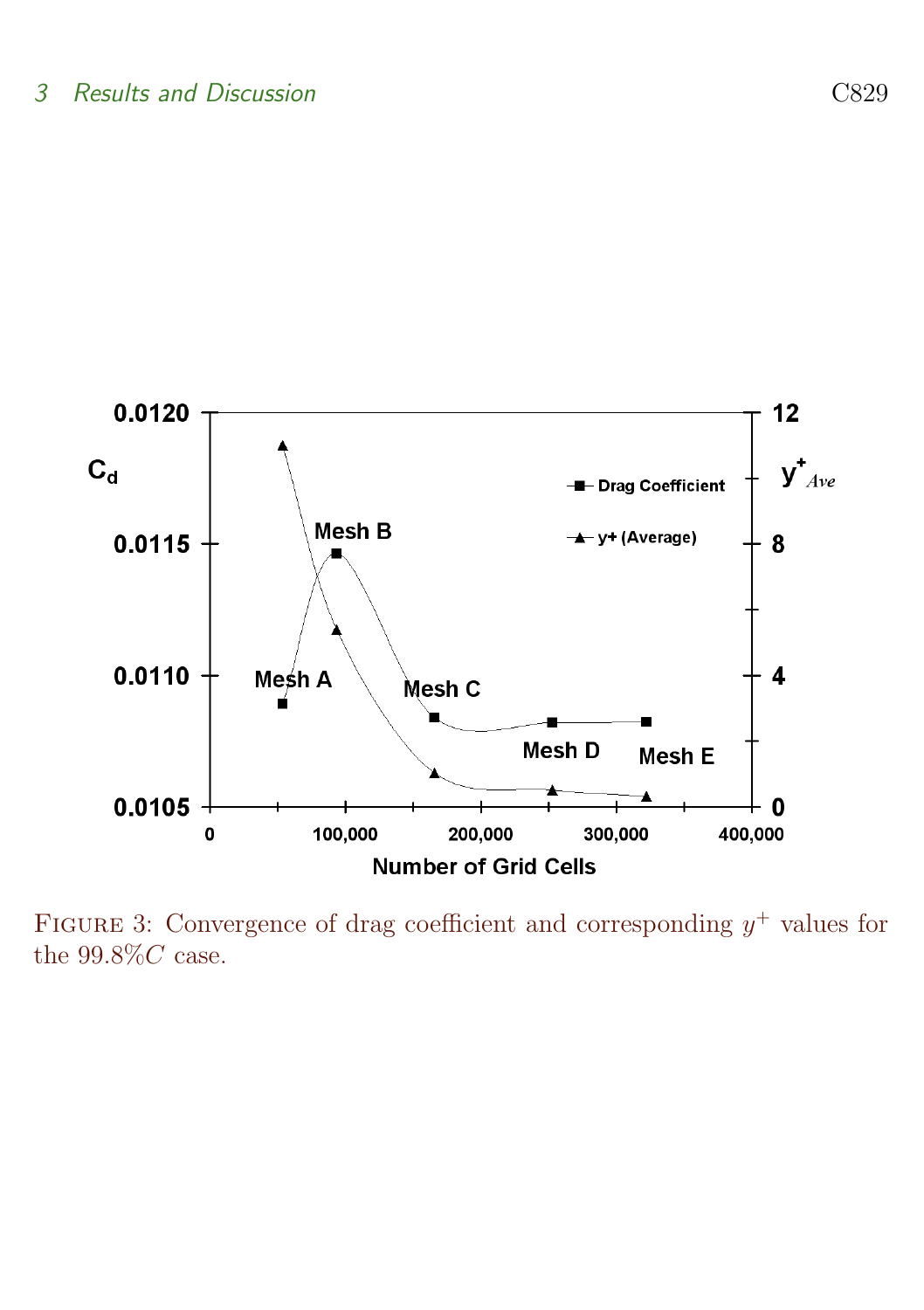

<span id="page-8-0"></span>Figure 4: Pressure distribution around the airfoil with different trailing edge heights.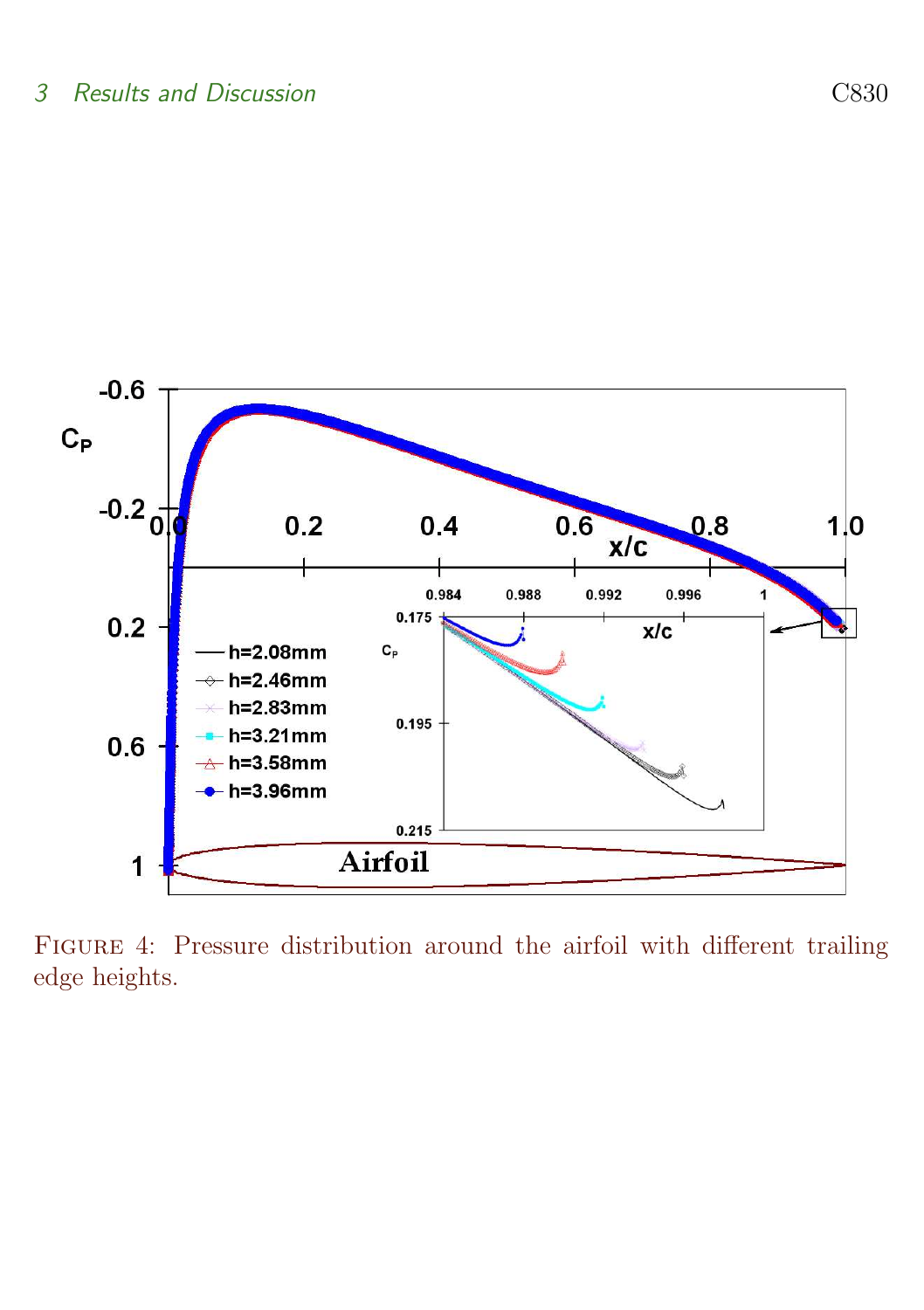<span id="page-9-1"></span>

<span id="page-9-0"></span>FIGURE 5: Effects of increasing trailing edge height on total drag and back pressure.

which suggests that the flow accelerates locally and hence remain attached to the surface. No early separation was observed for any of the six cases. Moreover, early separation can also be detected by inspecting for locations where the wall shear stress reduces to zero [\[7\]](#page-17-1), and the analysis of instantaneous wall shear stress distributions about the section for six cases conducted (not shown) further supports no flow separation.

Time-averaged total drag of the section was markedly affected by increasing the trailing edge height as shown in Figure [5.](#page-9-0) The analysis of the drag contribution sources showed the majority of the drag was due to skin friction  $(> 73\%)$ . However, the pressure drag was the main cause in the increased total drag coefficient. This was intuitively expected, as by increasing  $h$ , the immediate wake structure aft of the trailing edge also increases in size producing a growingly larger but lower pressure region. Figure [5](#page-9-0) further substantiates this effect as the (normal) base pressure  $(C_{Pb})$  monitored at the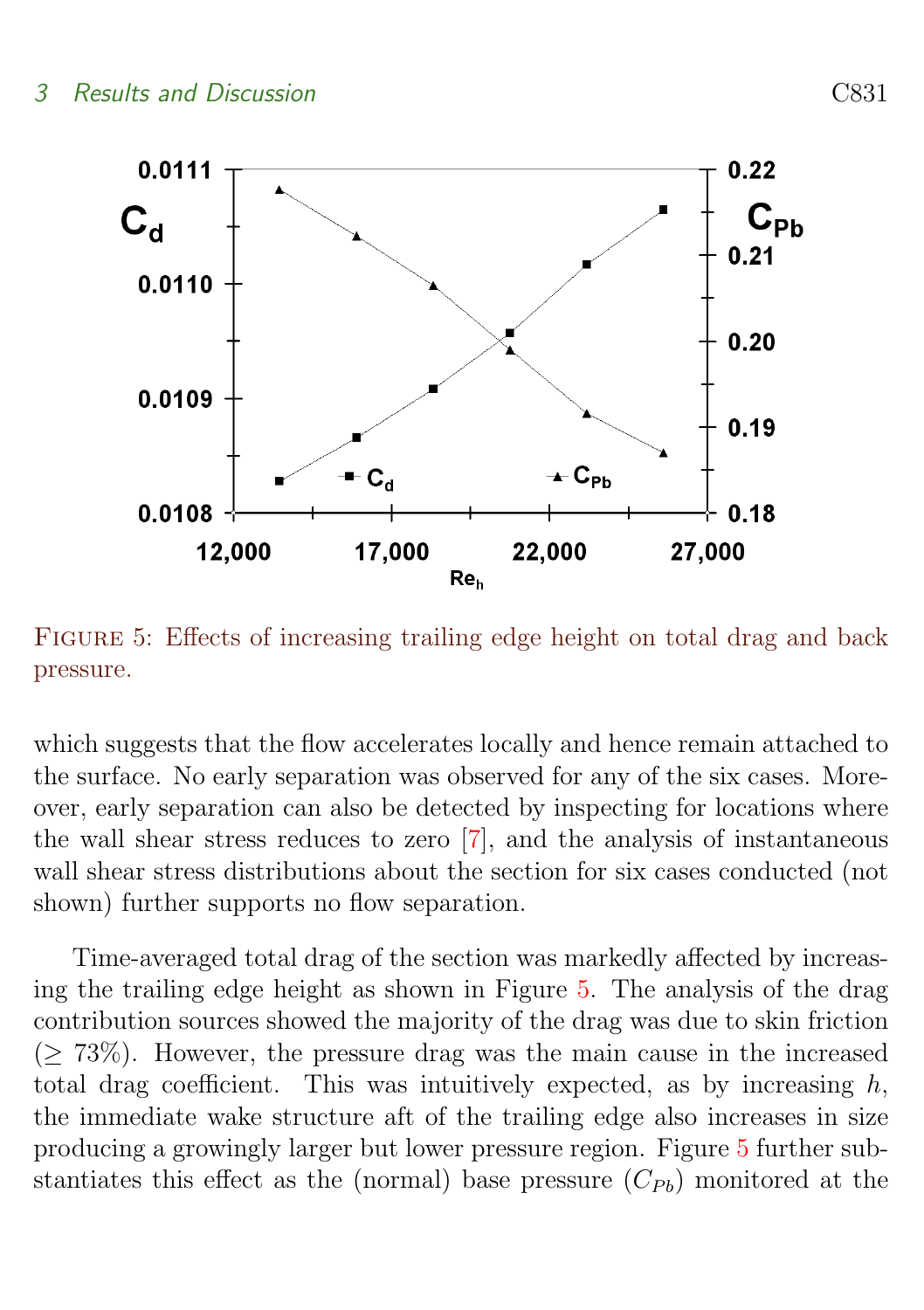#### 3 Results and Discussion C832

centre of the vertical trailing edge surface decreased with an increase in h thereby amplifying the pressure offset between the relatively high leading edge stagnation pressure and the lower pressure at the trailing edge.

The computed results from the unsteady state simulation showed that the first three cases did not exhibit vortex shedding, although each case consisted of a circulatory region containing two stationary vortices of the same strength as shown in Figure  $6(a)$  $6(a)$ . The last three cases, on the other hand, displayed evidence of vortex shedding aft of the trailing edge. Numerical injection of particles enabled flow visualization of the trailing vortices: Figure  $6(b)$  $6(b)$  shows a von Karman vortex street wake with fully developed vortices rapidly decaying in vorticity strength as they progressed downstream. Figure [7](#page-12-0) shows the time averaged vertical velocity profiles (nondimensionalised with freestream velocity) along the centreline of the section aft of the trailing edge, providing details of how far the vortices take to dissipate downstream of the trailing edge. Close examination showed that stationary vortices affected the local flow field within a distance of approximately 20% chord length. The moving vortices disturbed a greater distance in the wake flowfield, with the most extreme case  $98.8\%$ C took 70% chord length aft of the trailing edge to fully dissipate, although the wake disturbance was relatively small reflected by the low magnitudes of the velocity ratios.

The occurrence of vortex shedding caused distinct pressure fluctuations in the local flow field and was illustrated by the power spectra of the data monitored at station A, as shown in Figure [8](#page-13-0) for six cases. The dominant peaks correspond to the fundamental vortex shedding frequency  $(f_s)$  of each of the last three cases while the less apparent peaks correspond to their respective first harmonics. Figure [8](#page-13-0) further supported that no shedding of vortices occurred for the first three cases, as identified previously, and the power spectra suggested that at the same Re, the shedding frequency could be altered by modifying the height of the trailing edge. This has an important implication in situations where the shedding frequency matches the natural frequency of the structure.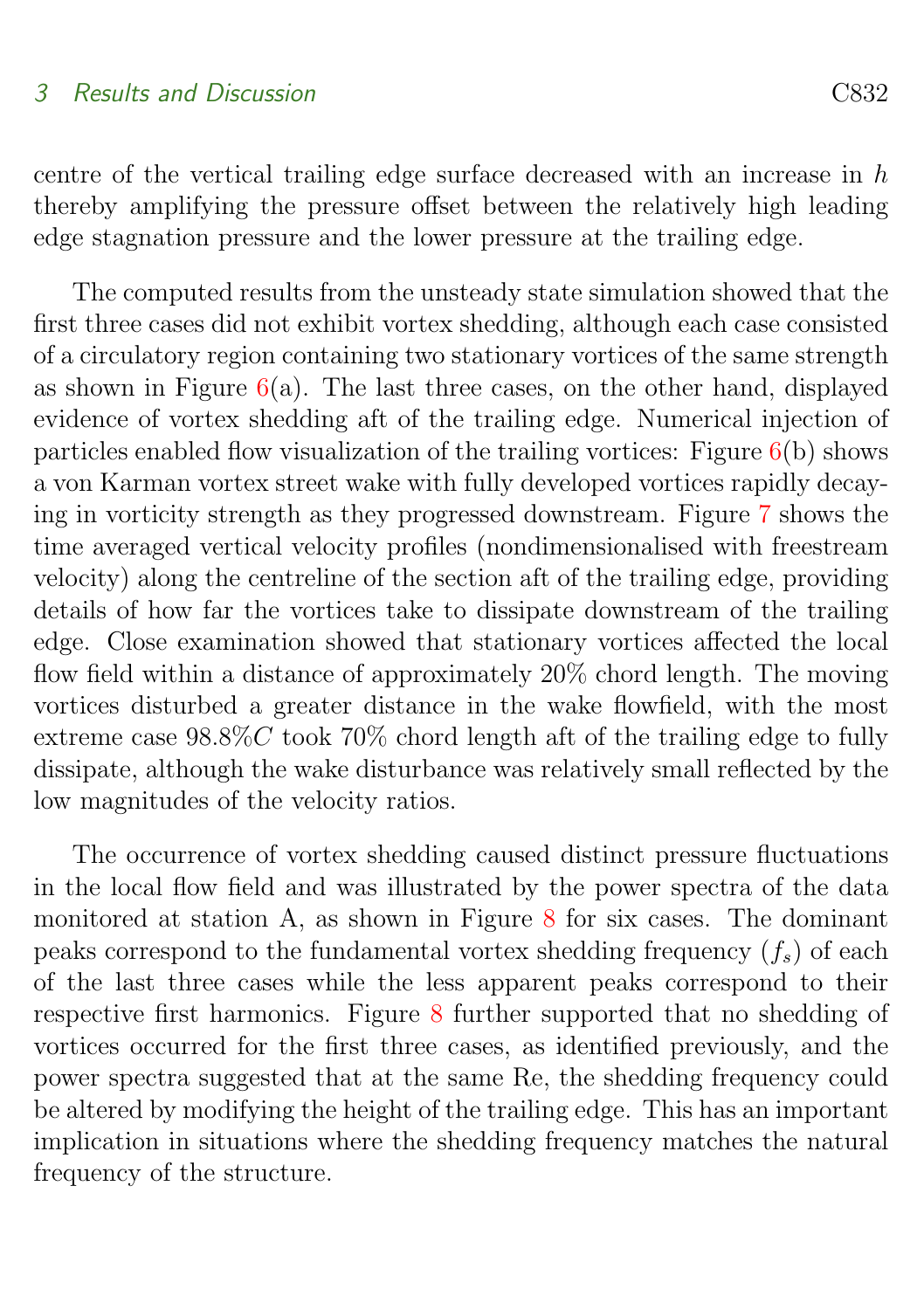#### 3 Results and Discussion C833



<span id="page-11-0"></span>FIGURE 6: Instantaneous vorticity contour for (a)  $h = 2.83$  mm and (b)  $h = 3.21$  mm with numerical particle visualization [vorticity magnitude  $(1/s)$  colour range: 0–1500].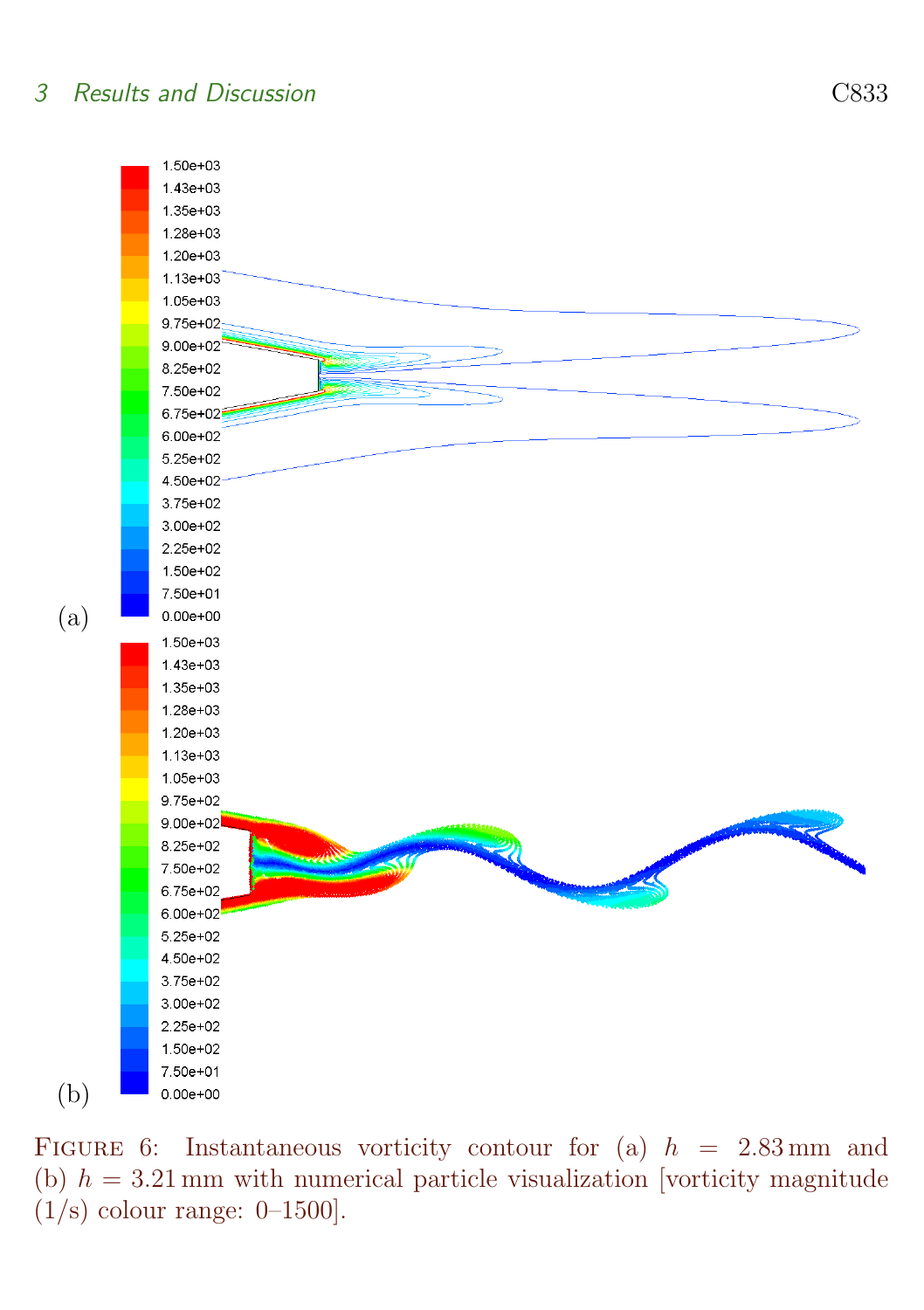

<span id="page-12-0"></span>FIGURE 7: Trailing edge mean velocity profiles for six cases.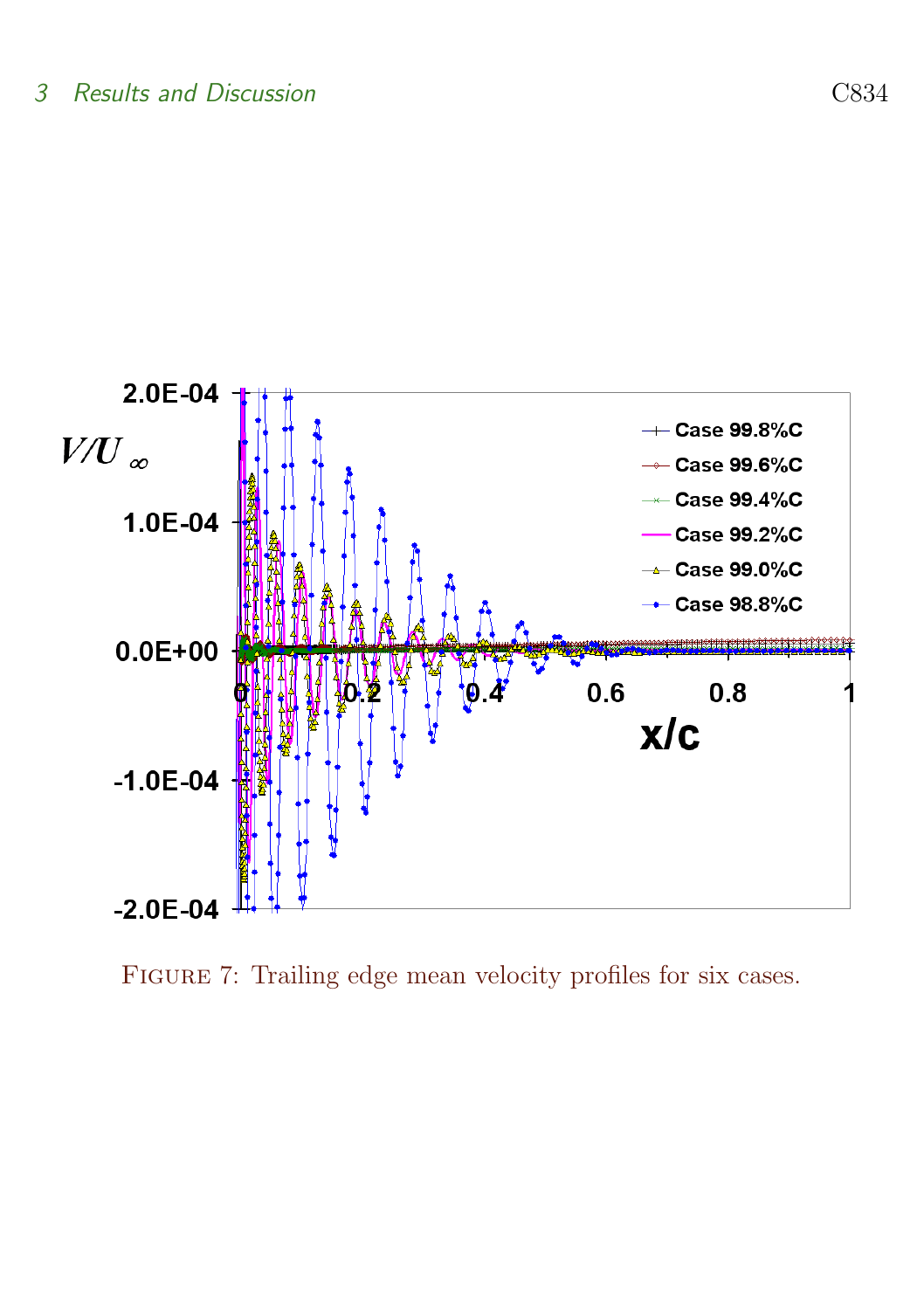

<span id="page-13-0"></span>FIGURE 8: Spectra of pressure at station A for different trailing edge heights.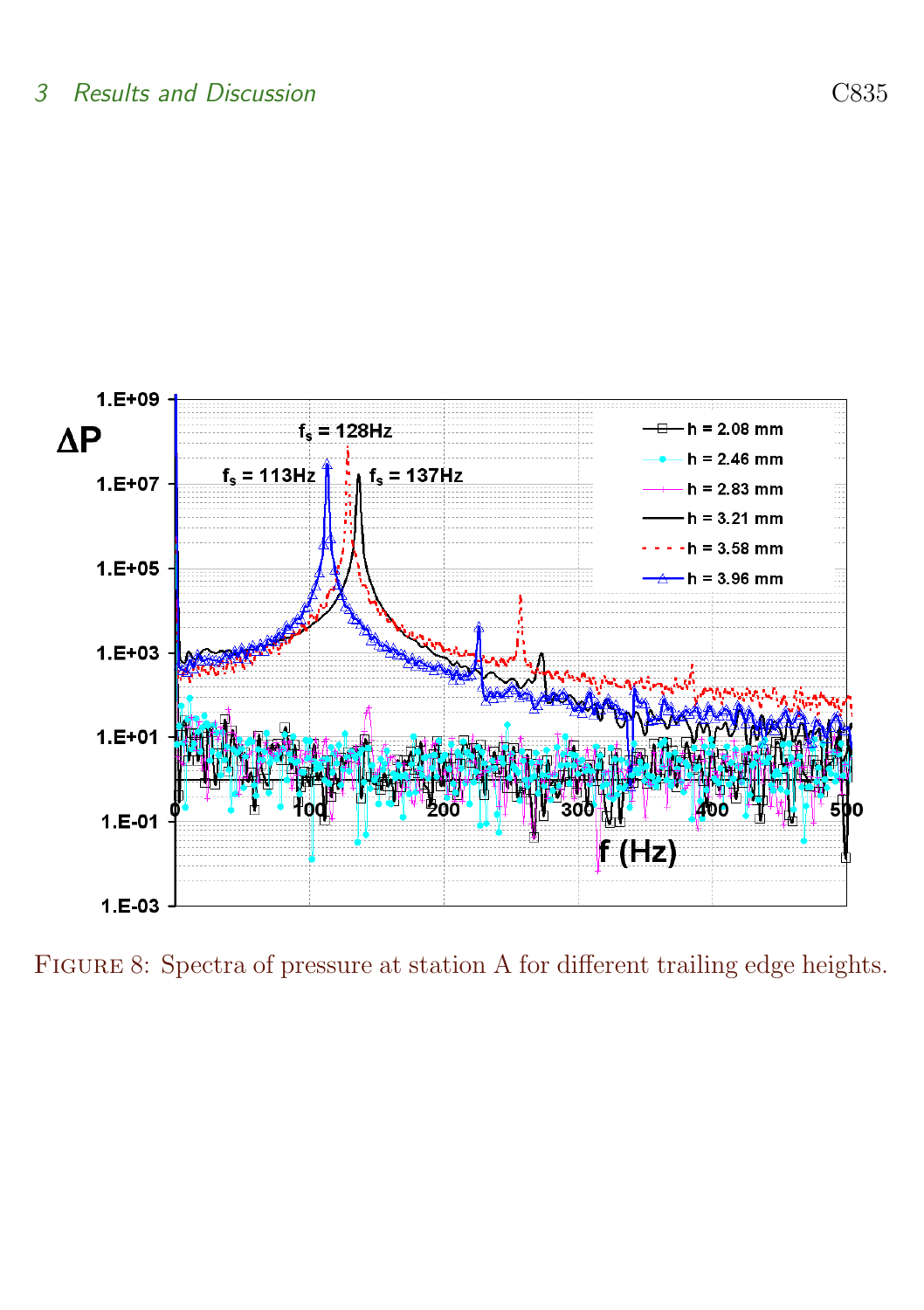<span id="page-14-1"></span>

<span id="page-14-0"></span>FIGURE 9: Effects of Re<sub>h</sub> on wake formation length  $l_f$  and cross-wake shear layer thickness  $y_f$ .

Table [1](#page-5-1) provides a summary of Reh, bluntness parameter, shedding frequency and the Strouhal number for each of the six cases. The necessary degree of bluntness required for vortex shedding to take place was numerically predicted at  $h/\delta^* = 0.45$  with a corresponding Re<sub>h</sub> of  $2.08 \times 10^4$ . This is reasonably close to Blake's [\[1\]](#page-16-1) conclusion that vortices will certainly shed when  $h/\delta^* > 0.50$ . Furthermore, Brooks and Hodgeson [\[6\]](#page-17-0) experimentally found that the bluntness parameter for a closest geometrically similar trailing edge profile, the truncated NACA0012, at a flow with Re of  $2.84 \times 10^6$ , was  $h/\delta^* = 0.48$  but at a lower Re<sub>h</sub> of  $0.88 \times 10^4$ . The computed average Strouhal number  $St = 0.09$  based on the definition shown in Table [1,](#page-5-1) adapted from Brooks and Hodgeson  $[6]$ , were also comparable to their finding of  $St = 0.1$ .

Time-averaged variation of wake formation length  $l_f$  and cross-wake shear layer thickness  $y_f$  (taken at  $l_f$ ) with increasing Re<sub>h</sub> are shown in Figure [9.](#page-14-0)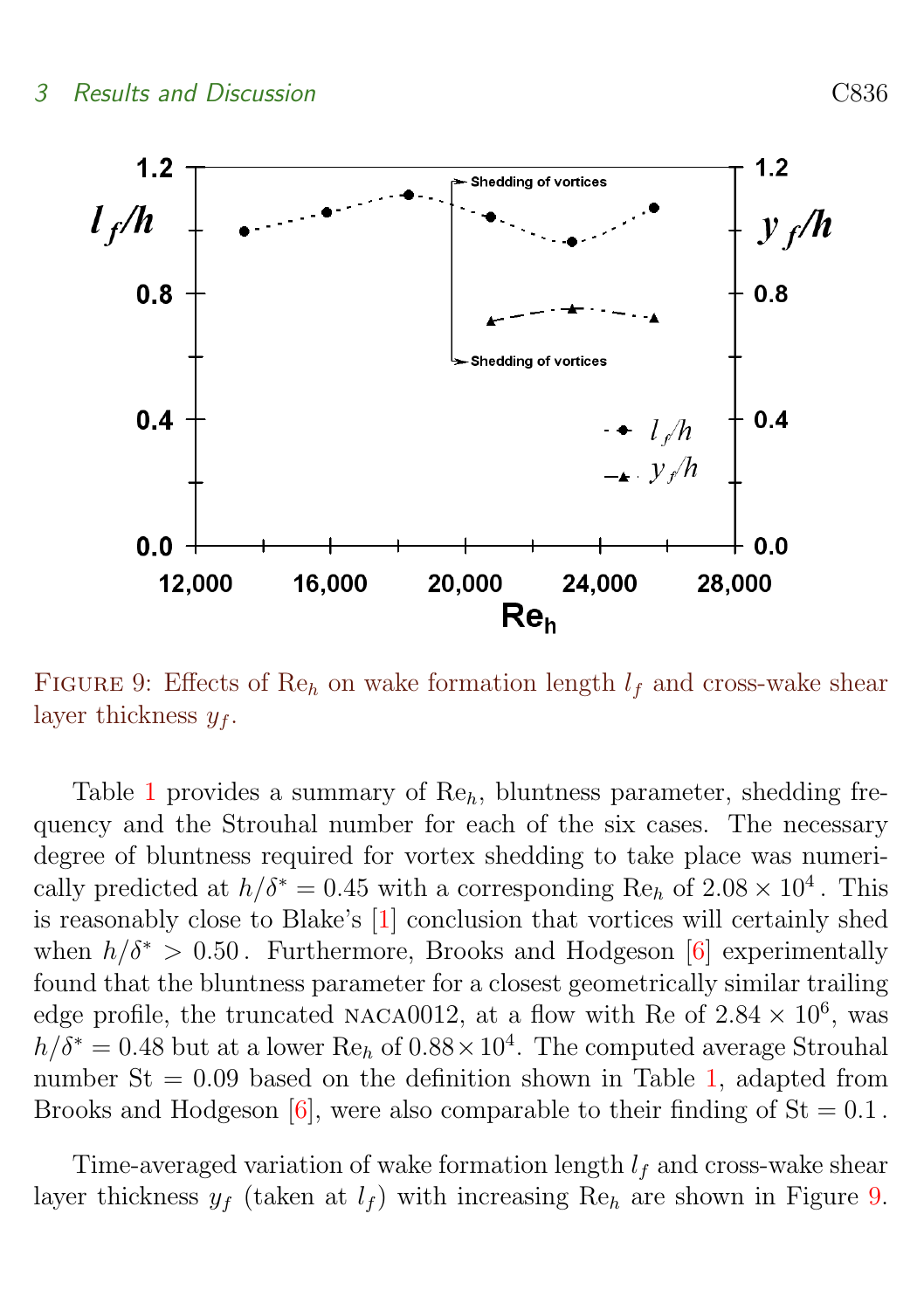#### <span id="page-15-1"></span>4 Conclusion C837

 $y_f$  was found to change negligibly with  $Re_h$  and attained an average value of approximately  $y_f/h = 0.73$ . This numerical result was half of the value reported by Blake [\[1\]](#page-16-1) with  $y_f/h = 1.5$  for the NACA0012 section, which was calculated from the experimental data performed by Brooks and Hodgeson [\[6\]](#page-17-0), but was not surveyed experimentally. This (calculated) high value is questionable as  $y_f$  is defined by the distance between the two local maxima of the velocity fluctuations caused by the shed vortices [\[8\]](#page-17-2) and for a symmetrical body, Bearman [\[8\]](#page-17-2) consistently reported that the distance between these loci are approximately equal to or shorter than the trailing edge height, up to the end of the vortex formation region  $l_f$ . Variation of  $l_f$  on the other hand, was observed to exhibit a similar trend to that of flow past a circular cylinder [\[9,](#page-17-3) [1\]](#page-16-1) both before and after the onset of vortex shedding up to  $\text{Re}_h = 23,200$  (case 99.0%C). At  $\text{Re}_h = 25,600$  formation length was again elongated, which was not expected and hence requires further numerical investigation and experimental validation.

### <span id="page-15-0"></span>4 Conclusion

The various unsteady trailing edge flow characteristics have been successfully predicted using the unsteady rans approach with reasonable agreement to experimental data. The onset of vortex shedding was numerically determined at  $h/\delta^* = 0.45$  compared to the published data of 0.50 [\[1\]](#page-16-1) and 0.48 [\[6\]](#page-17-0). In addition, the computed Strouhal numbers for vortex shedding cases were reasonably close to the existing experimental results [\[6\]](#page-17-0) for a similar trailing edge profile. Furthermore, we found that at the same Reynolds number, variation of the degrees of the trailing edge bluntness has critical effects on the flow characteristics. Firstly, by increasing the trailing edge height, the shedding of the vortices reduces in frequency. Secondly, the majority of the wake formation length variation with  $Re<sub>h</sub>$  resembles that of flow past a circular cylinder, although the last case needs further verification. Finally, the Strouhal number remains fairly constant with  $Re<sub>b</sub>$ , attaining an averaged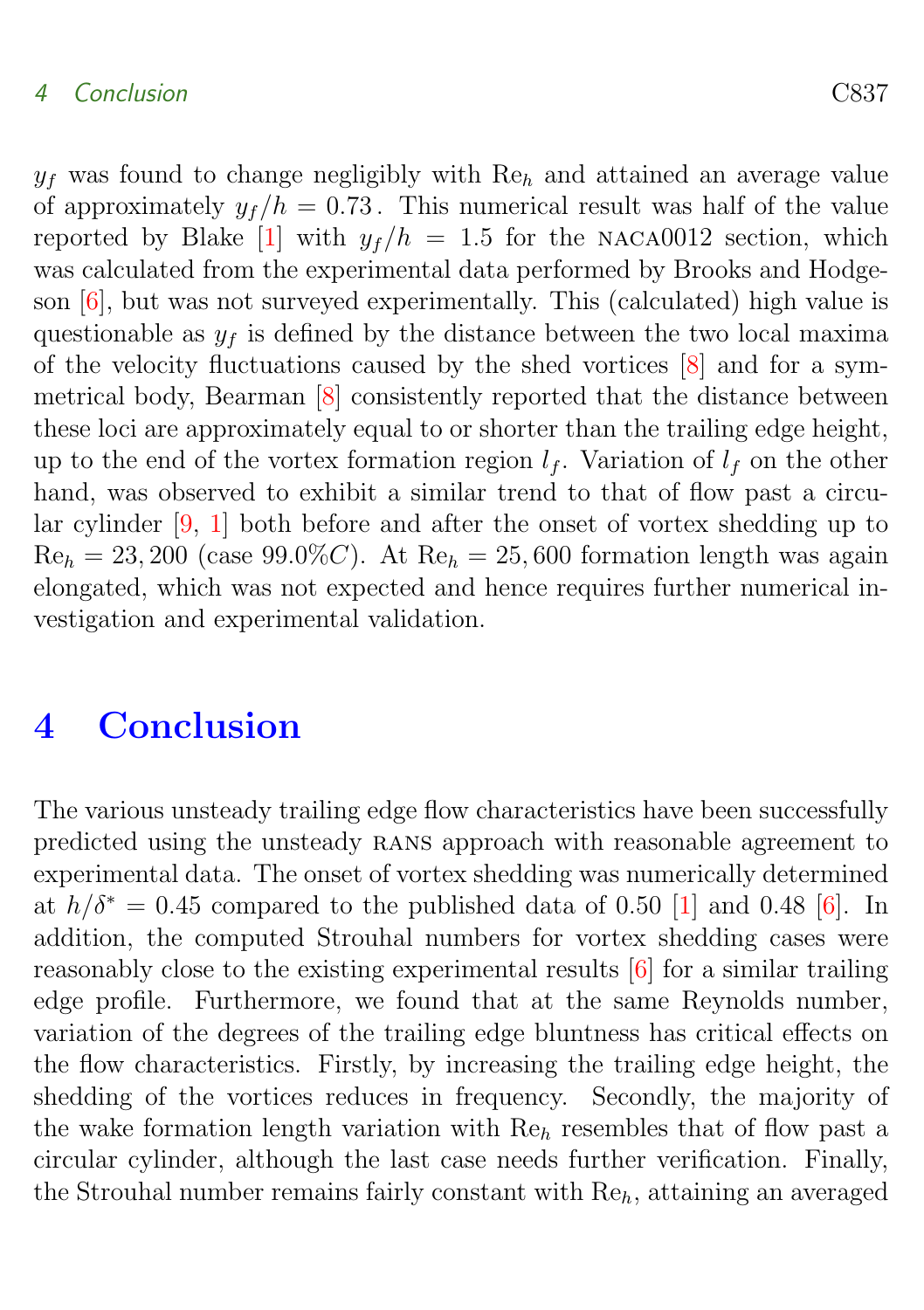value of 0.09 for this blunt naca0015 section.

### References

- <span id="page-16-1"></span><span id="page-16-0"></span>[1] W. K. Blake, Mechanics of Flow-Induced Sound and Vibration, Vols. I and II, Academic Press, Orlando, 1986, (Chapters 4 and 11). [C824,](#page-2-0) [C825,](#page-3-2) [C836,](#page-14-1) [C837](#page-15-1)
- <span id="page-16-2"></span>[2] D. A. Bourgoyne, S. L. Ceccio, D. R. Jessup, S. Park, J. Brewer and W. R. Pankajakshan, Hydrofoil Turbulent Boundary Layer Separation at High Reynolds Numbers, 23rd Symposium on Naval Hydrodynamics, Val de Reuil, France, 2000. <http://me.engin.umich.edu/hifoil/Papers/NavyHydro2000.pdf> [C824](#page-2-0)
- <span id="page-16-3"></span>[3] J. S. D. Ostertag, A. Celic and S. Wagner, Trailing-Edge Noise Prediction By SATIN On The Basis of Steady RANS Solutions, 8th AIAA/CEAS Acoustics Conference and Exhibition Agenda, Breckenridge, Colorado, 17–19 June 2002. [http:](http://pdf.aiaa.org/preview/CDReadyMAERO02_554/PV2002_2471.pdf) [//pdf.aiaa.org/preview/CDReadyMAERO02\\_554/PV2002\\_2471.pdf](http://pdf.aiaa.org/preview/CDReadyMAERO02_554/PV2002_2471.pdf) [C825](#page-3-2)
- <span id="page-16-4"></span>[4] N. Mulvany, J. Tu, L. Chen and B. Anderson, Assessment of Two-Equation Turbulence Modelling for High Reynolds Number Hydrofoil Flow, Int. J. Numer. Meths. Fluids, 45, 2004, pp.275–299. [doi:10.1002/fld.698](http://dx.doi.org/10.1002/fld.698) [C825,](#page-3-2) [C828](#page-6-1)
- <span id="page-16-5"></span>[5] D. Ang, L. Chen and J. Tu, Unsteady RANS Simulation of High Reynolds Number Trailing Edge Flow, Proceedings of 15th Australasian Fluid Mechanics Conference, Sydney, Australia, 2004. [http://www.aeromech.usyd.edu.au/15afmc/proceedings/papers/](http://www.aeromech.usyd.edu.au/15afmc/proceedings/papers/AFMC00161.pdf) [AFMC00161.pdf](http://www.aeromech.usyd.edu.au/15afmc/proceedings/papers/AFMC00161.pdf) [C825](#page-3-2)